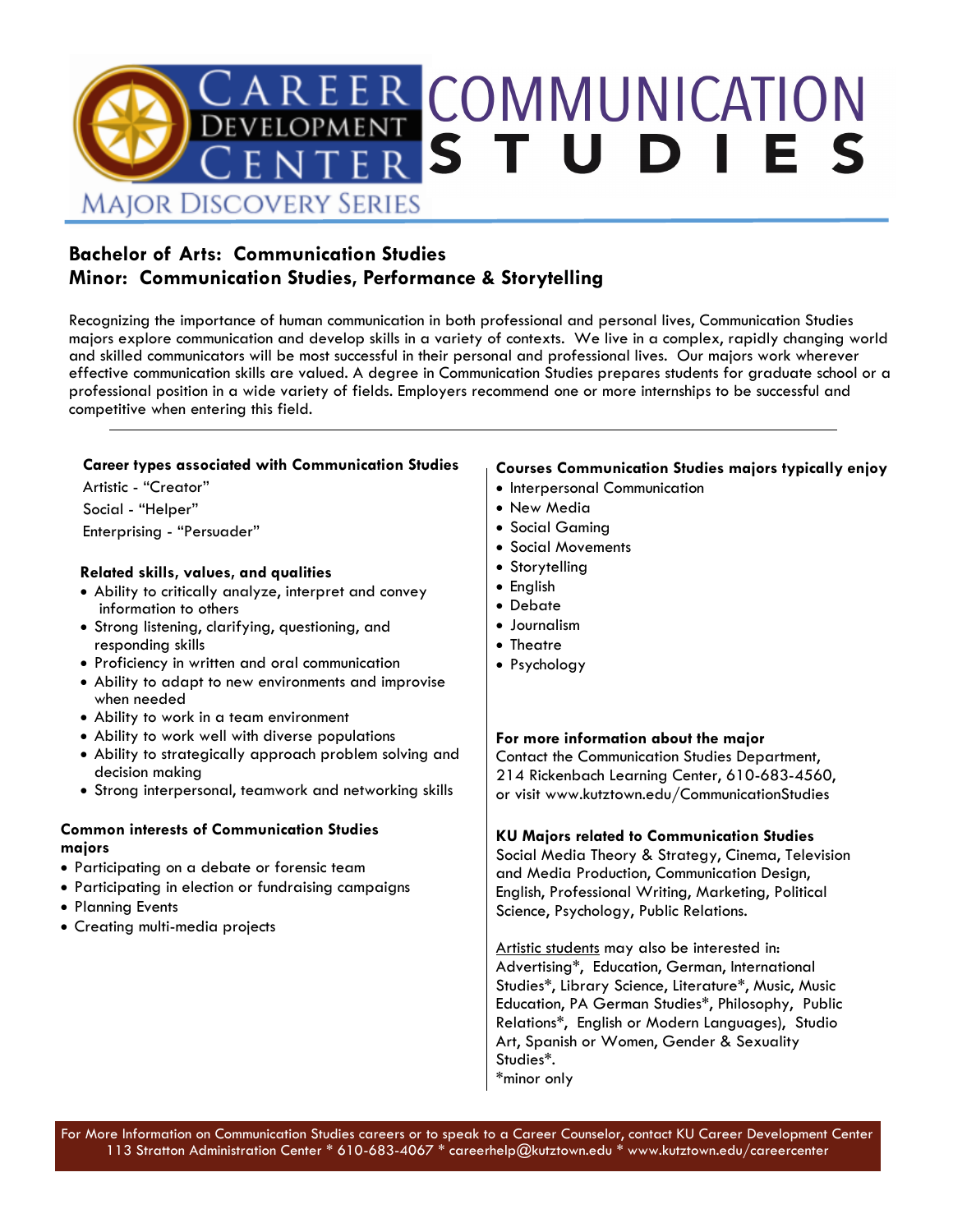# **FOUR STEPS TO SUCCESS**

## DISCOVER EXPERIENCE MOPLEMENT

2<sup>ND</sup> YEAR

## 1<sup>ST</sup> YEAR

EXPLORE >

- Enroll in the Career Exploration Certificate.
- Attend info sessions to learn about career development and personal branding.
- Take a career assessment to identify and confirm interests.
- Get involved in campus clubs and organizations.
- Develop basic workplace skills through jobs or volunteer work.
- Talk with professors, family, and friends about career ideas.
- Conduct informational interviews with professionals working in fields of interest.
- Develop a relationship with your professors and faculty advisor.
- Meet with CDC career coach.
- Attend info sessions to learn about resume writing, and externships.
- Confirm your choice of major and consider options for double major or minor.
- Research careers of interest. • Complete a job shadowing
- (externship) experience.
- Seek meaningful employment or volunteer work in a field related to your major.
- Explore options for undergraduate research and study abroad.
- Write a resume and have it reviewed by the CDC.
- Manage your online presence.
- 3RD YEAR
- Enroll in the Career Success Certificate.
- Complete an internship and/or undergraduate research.
- Attend info sessions about internships, interviewing, job search strategies, and grad school.
- Build a LinkedIn profile and continue to monitor your online presence.
- Complete a mock interview.
- Build skills through research projects, part-time employment, and volunteer work.
- Participate in Careers Cafe & networking programs.
- Attend internship & job fairs.
- Take on a leadership role in a student organization or work.
- Consider graduate school options and prepare for admissions tests.

## 4TH YEAR

- Attend your senior kick-off and other info sessions to prepare for job search/grad school.
- Update your resume and LinkedIn profile.
- Create cover letter drafts.
- Gain experience through internships and/or undergraduate research.
- Secure references for job/grad school applications.
- Create your "30 second" commercial.
- Meet with CDC to develop job search strategies.
- Research employers.
- Network with professionals through events and social media.
- Join a professional organization in your discipline.
- Attend the senior etiquette luncheon or dinner.
- Participate in job fairs and on-campus interviewing.

### **Sample Career Titles**

Communication Studies majors can be found working in a wide variety of career fields and industries. Here are just some career titles that may be of interest.

Please note that some jobs may require further education and training.

- Account Coordinator
- Admissions Director
- Advertising/Marketing Specialist
- Advertising Sales Rep.
- Alumni Relations Rep.
- Announcer
- Booking Manager
- Broadcast Journalist
- Business Manager
- College Professor
- Communications Coordinator
- Communication Technology Specialist
- Community Affairs Officer
- Copy Writer
- Corporate Recruiter
- Critic
- Customer Service Rep.
- Development Officer/ Fundraiser
- Editor/Author
- Exhibit/Display Designer
- **Extension Service Specialist**
- Financial Aid Counselor
- Foreign Service Officer
- Graphic Designer
- Hotel Manager
- Human Resource Specialist
- Industrial Labor Relations
	- Specialist
- Insurance Adjuster
- **Internal Communication** Specialist
- Journalist
- Legislative Assistant
- Marketing Specialist
- Media Planner
- Media Relations Director
- Media Salesperson
- Mediator
- Ministry

To learn more about these careers, visit http://online.onetcenter.org or www.bls.gov/oco

- Narrator
- Paid Speech Writer
- **Performer**
- Personnel Interviewer
- Personnel Manager
- Pharmaceutical Sales Rep.
- **Politician**
- Political Consultant
- Portfolio Manager
- **Producer**
- Public Information Officer
- Public Relations Specialist
- Radio/TV Announcer
- Sales Representative
- Social Media Manager Staffing Agency Recruiter

**Technical Communicator Theater Manager** • Ticket Sales Coordinator • Website Director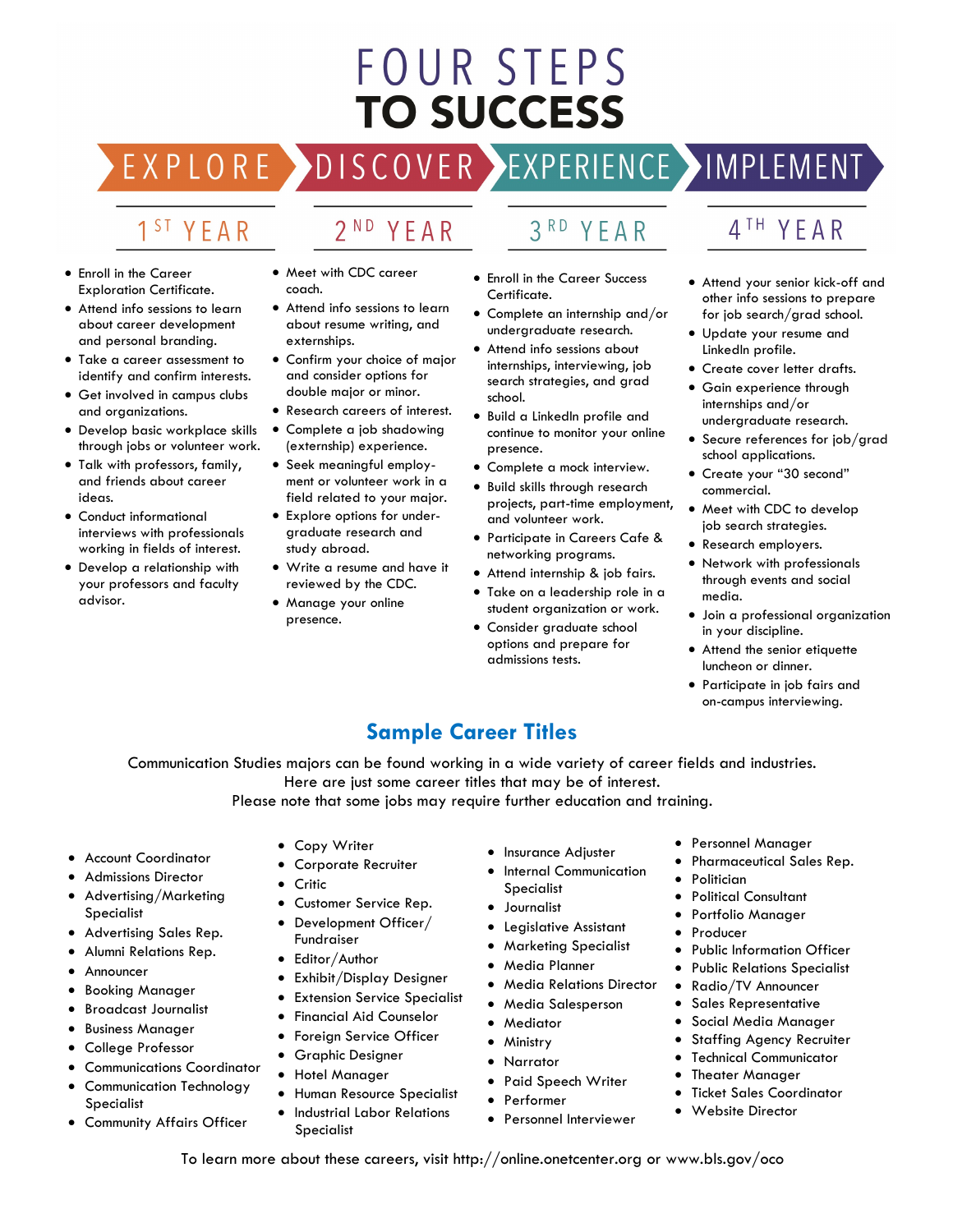### **Common Internship Sites and Employers**

Communication Studies majors often find internships and employment in the following fields/industries.

- Newspapers/Magazines
- Theatres
- Colleges/Universities
- Professional Sports Teams
- Public School Systems
- Radio/Television
- Public Relations Firms
- Advertising Firms
- Hospitality/Tourism
- Business & Industry
- International Organizations
- Media Companies
- Political Organizations
- Nonprofit Organizations
- Amusement Parks
- Local, State, Federal Government

**in** handshake

 Handshake is the primary online resource for preparing and connecting students and alumni with employers.

**www.kutztown.edu/handshake**

### **Useful Websites for Communication Studies Majors**

Whether you are researching related career fields, applying for internships or jobs, or planning to join a professional association, these websites are for you!

| Industry/Employment Information Professional Associations |                                                                 | <b>Related Area Employers</b>                                                                                |
|-----------------------------------------------------------|-----------------------------------------------------------------|--------------------------------------------------------------------------------------------------------------|
| Recognition in Advertising<br>www.oneclub.org             | <b>National Communication Association</b><br>www.natcom.org     | <b>Altitude Marketing</b><br>Aramark<br><b>ArtsQuest</b>                                                     |
| <b>Federal Communications Jobs</b><br>www.fcc.gov         | American Association of Advertising<br>Agencies<br>www.aaaa.org | Clark Associates, Inc.<br>Computer Aid Inc.<br>Da Vinci Science Center<br>Dorney Park                        |
| Internships<br>www.Internships.com                        | Public Relations Society of America<br>www.prsa.org             | <b>FCI Multiple Services</b><br><b>Greater Reading Chamber Alliance</b><br>Hershey Entertainment and Resorts |
| Showbiz Jobs.com<br>www.showbizjobs.com                   | International Association of<br><b>Business Communicators</b>   | Kutztown University: Foundation and<br><b>Alumni Relations</b><br>Kutztown University: University            |
| Communications Jobs<br>www.communicationsjobs.net         | www.iabc.com<br><b>American Advertising Federation</b>          | <b>Relations Office</b><br>Kutztown University: Small Business                                               |
| PR, Marketing, & Communications<br>www.prsa.org/jobcenter | www.aaf.org<br><b>Online News Association</b>                   | <b>Development Center</b><br>Lehigh Valley Chamber of<br>Commerce                                            |
| PR Jobs<br>www.prcrossing.com                             | http://journalists.org                                          | Lehigh Valley IronPigs<br>Lehigh Valley Zoo<br><b>Reading Royals</b>                                         |
| LinkedIn Jobs                                             | Nat'l Press Photographers Association<br>bop.nppa.org           | Strunk Media Group<br>webCemeteries                                                                          |
| www.linkedin.com/jobs                                     | Society of Professional Journalists<br>www.spj.org              | WebFX                                                                                                        |
|                                                           |                                                                 |                                                                                                              |